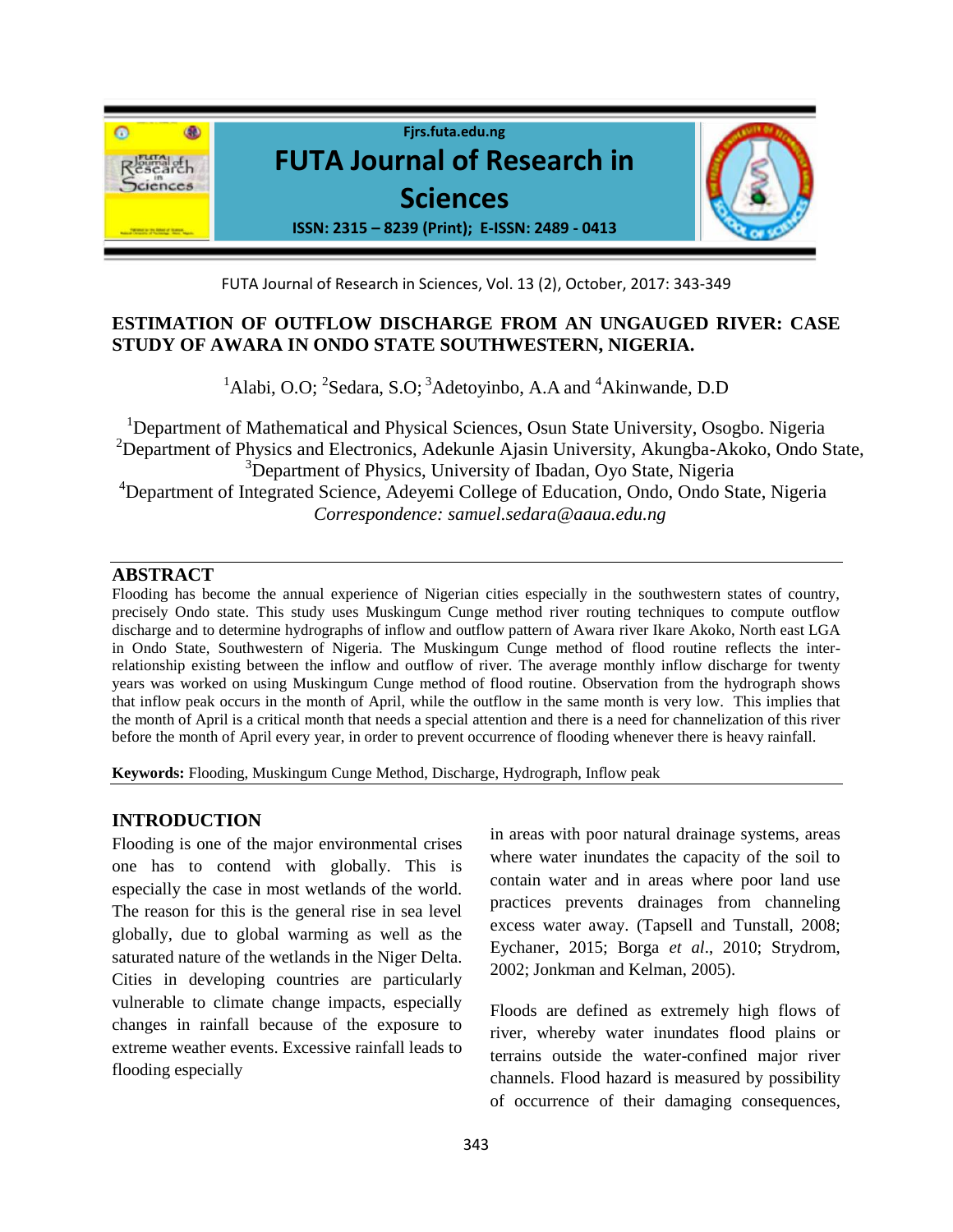conceived generally as flood risk, or by their impact on society, conceived usually as the loss of lives and material damage to society. Floods cause enormous economic damage and human suffering needing control measures to reduce the impacts of flood in vulnerable areas. Flooding is the most frequent and costly of all natural disaster (Jones, 2000; Chanson et al., 2014; Burningham et al., 2008; Dyhouse, 2003; Apel et al. 2004).

Incidents of flood in Nigeria have attained emergency level. For example, the flood incidents of the year 2012 affected many geopolitical zones of the country, taking not less than 400 lives and damaged property worth trillions of naira. The purpose of this work is to predict flooding peak. This will serve as Flood Forecasting and Early Working System (FFEWS) for the people living in these areas. It was observed that in the recent and past times, the several incidents of flood were experienced at different parts of the country, as a result of a lack of coordinated prevention plan and non-availability of current or improved FFEWS in the country. For example, in late July 2012, at least 39 people were killed due to flooding in the central Nigerian Plateau state. Heavy rainfall caused the Lamingo dam to overflow near Jos, sweeping across a number of neighborhoods in Jos and approximately 200 homes were submerged or destroyed. In addition, at least 35 people were missing.

Accurate prediction of flood propagation is essential to take necessary measures for protection and warning system. Attempts have been made in the past to monitor river that causes flooding in the country, but with limited success. This present work will provide recent and reliable flooding risk map and dynamic model for FFEWS for the rivers and streams that are prone to flooding in the Southwestern part of Nigeria using Muskingum method.

Flood problems in Nigeria have taken a new dimension in recent time. There is increasing vulnerability of populations and infrastructure to

flooding and flood related hazards. More communities are now been affected in the country. Flooding is among the most devastating natural hazards in the world claiming more lives and causing damage to property and infrastructure than any other natural phenomena (Casas et al. 2006; Alabi et al., 2017).

The great floods have also reduced Nigeria's crude oil production drastically by 500,000 barrels per day (bpd) in the Niger Delta (citation). The rate of spread, number of internally displaced persons and magnitude of losses counted in the affected States have attracted the attention of the federal government of Nigeria.

Flood Management is currently a key focus of many national and international research programmes with flooding from rivers, estuaries and the sea posing a serious threat to millions of people around the world during a period of extreme climate variability.

## **METHODOLOGY**

## **Location of the study area**

Awara river in Akoko North East Local Government Area of Ondo State, Nigeria is located; Longitude 70-30' and 80-00 'E and Latitude 50-30'and 60-00' N. The dam was built in the 1950s to supply water to Ikare township, Arigidi, Ugbe, and Imo-Arigidi.

## **Muskingum modeling method**

The basic model used to carry out flood forecasting in this study is the Stream channel routing (Bates et al. 1996; Prachansri 2007). Stream channel routing uses mathematical relation to calculate outflow from a stream channel once inflow, lateral contribution and channel characteristics are known. Stream channel routing usually implies open channel flow conditions although there are exceptions, such as storm sewer flow, for which mixed open channel closed conduit flow condition may prevail. Two general approaches to stream channel routing are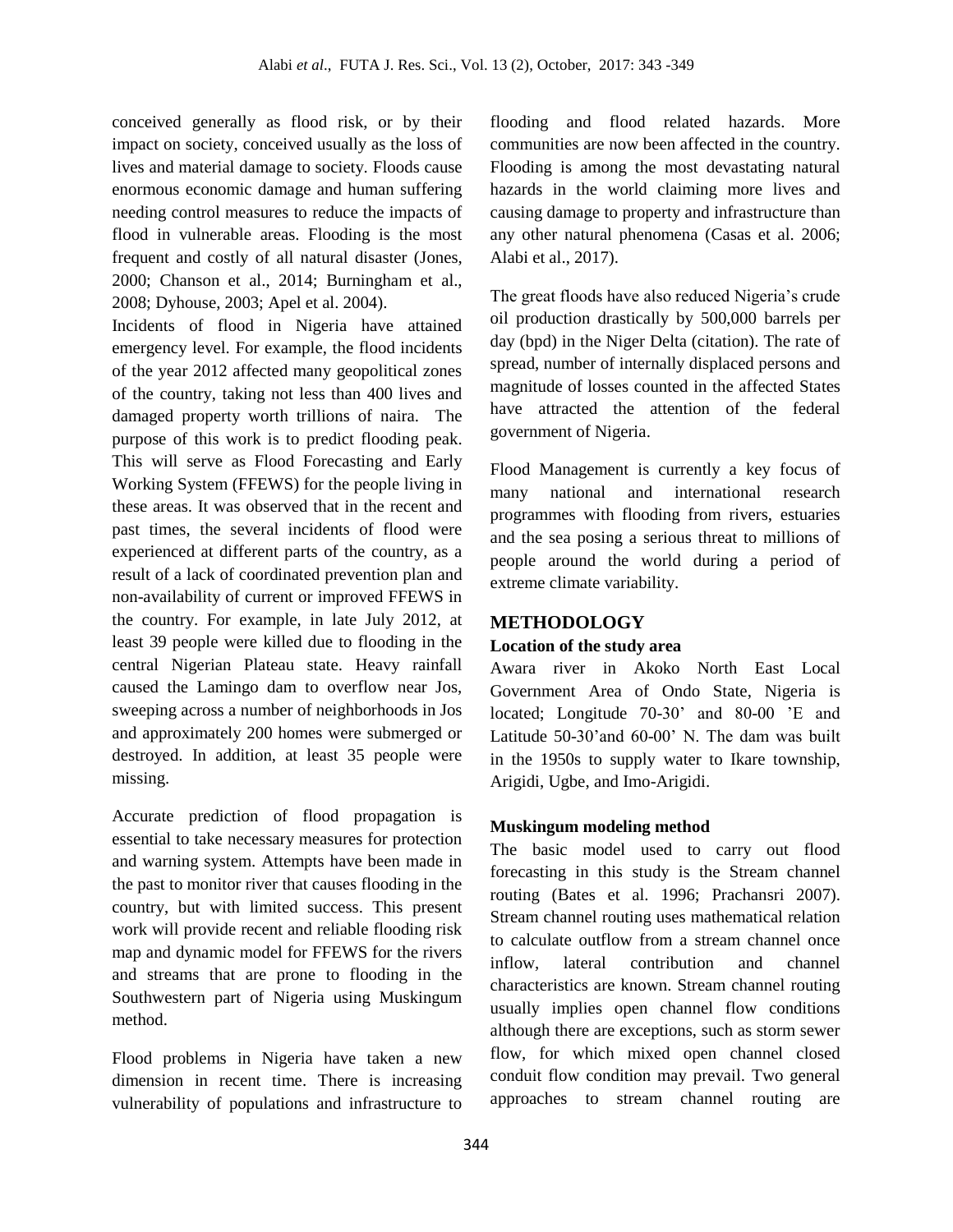recognized, they are hydrologic and hydraulic approaches. An alternate approach to hydrologic and hydraulic routing as emerges in recent years. This approach is similar in nature to the hydrologic routing method yet contains sufficient physical information to compare favorably with the more complex hydraulic routing techniques. This hybrid approach is the basis of Muskingum Cunge method of flood routing (Papamichail and Georgiou, 1992; Yoon and Padmanabhan, 1993).

Muskingum method of flood routing was developed in the 1930's in connection with the design of flood protection schemes in the Muskingum River basin, Ohio, it is the most widely used method of hydraulic stream channel routing with numerous application in the United State and throughout the world.

The Muskingum method is based on the differential equation of Storage

$$
I - O = \frac{ds}{dt} \tag{1}
$$

In an ideal channel, storage is a function of inflow and outflow. This is the contrast with ideal reservoir in which storage is solely a function of outflow. In Muskingum method, storage is a linear function of inflow and outflow

$$
S = K [XI + (1 - X) O]
$$
  
Where S = Storage volume (m<sup>3</sup>/s), (2)

 $I = Inflow (m<sup>3</sup>/s),$ 

 $O = Outflow(m^3/s),$ 

 $K = Time constant$  or Storage coefficient (hr.)

 $X =$  Dimensionless weighing factor

Alternatively, K could be expressed in seconds, in which case Storage volume is in  $m<sup>3</sup>$ 

Equation (2) above was develop in 1938 and has been widely used since then. To derive the Muskingum routing equation, equation (1) is discretized on the x-t plane to yield:

$$
\frac{I_1 + I_2}{2} - \frac{O_1 + O_2}{2} = \frac{S_2 - S_1}{\Delta t}
$$
 (3)

Equation (2) is expressed at time level 1 and 2:  $S_1 = K \left[ XI_1 + (1 - X)O_1 \right]$  (4)

$$
S_2 = K[X_2 + (1 - X)O_2]
$$
 (5)

Then substituting equation (4) and (5) into equation (3) and solving for  $O<sub>2</sub>$  yield

$$
O_2 = C_0 I_2 + C_1 I_1 + C_2 O_2
$$

In which  $C_0$ ,  $C_1$  &  $C_2$  are routing coefficients defined in terms of ∆t, K and X as follows

$$
C_0 = \frac{\Delta t / (1 - 2X)}{2(1 - X) + \Delta t / (1 - X)}
$$
 (6)

$$
C_1 = \frac{\Delta t / k + 2X}{2(1 - X) + \Delta t / k} \tag{7}
$$

$$
C_2 = \frac{2(1-X) - \frac{\Delta t}{k}}{2(1-X) + \frac{\Delta t}{k}}
$$
(8)

The routing parameters K and X are related to flow and channel characteristics, K being interpreted as the travel time of the flood waves from upstream end to downstream end of the channel reach.

The parameter X accounts for the storage portion of the routing. For a given flood event, there is a value of X for which the storage in the calculated outflow hydrograph matches that of the measured outflow hydrograph. The effect of the storage is to reduce the peak flow and spread the hydrograph in time. Therefore it is often used interchangeably with the term diffusion and peak attenuation.

The routing parameter K is a function of channel reach length characteristics that causes runoff diffusion. In the Muskingum method, X is interpreted as the weighing factor and restricted in the range (0.0 to 0.5) Values of X greater than 0.5 produces hydrographs amplification (negative diffusion) which does not correspond with reality.

#### **Sources of data**

Data was obtained from "Detailed Project Report for Awara Dam/Oyimo River Hydro Power Development, Ikare, Akoko North-East LGA,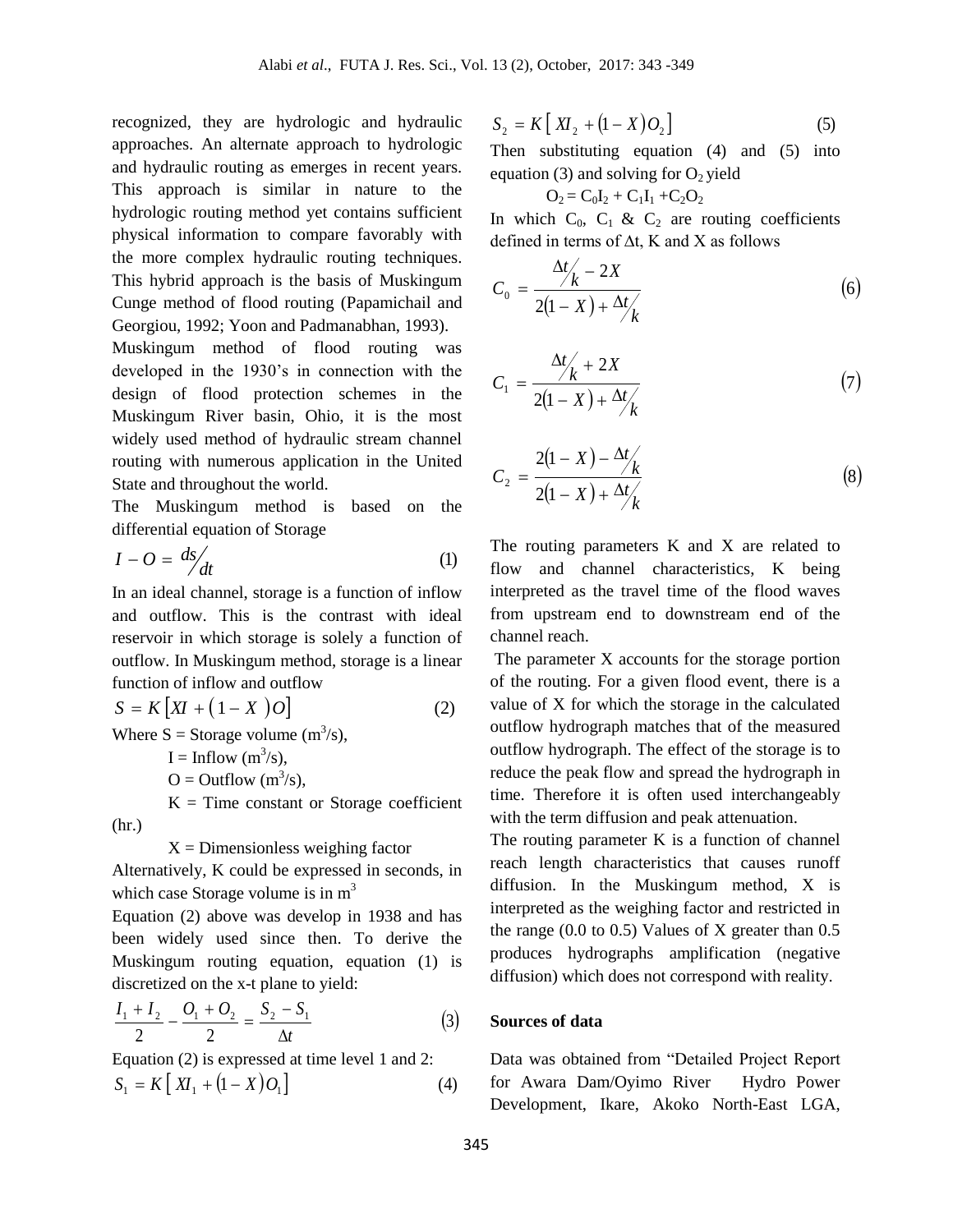Ondo State by UNIDO Regional Centre for Small Hydro Power In Africa, Abuja, Nigeria (UNIDO-RC-SHP, 2010).

#### **Statistical analysis of data**

The annual peak discharges were plotted against their corresponding periods. The daily stream flows of each month were added up to obtained the monthly total of all discharge. The estimated monthly discharges were converted into the volume of flow using the equation.

$$
V_m = Q_a \times D \times 24 \times 3600 \tag{9}
$$

Where:  $V_m$ - monthly total volume,  $Q_a$  - monthly volumetric flow rate

*D* - number of the days in which the observed discharges were recorded

To calculate the outflow of each month of the year, we apply the model equation having known our parameters such as the discharge  $(Q_a)$  as given and Inflow  $(V_m)$  as calculated, we thus calculate using:

 $Q = C_0I_2 + C_1I_1 + C_2O_2$ 

First, it is necessary to select the time interval  $\Delta t$ , in this case it is convenient to choose  $\Delta t = 30$  d. In addition the chosen time interval should be such that the routing coefficient remains positive. With  $\Delta t = 30$ , K = 60, X = 0.1, C<sub>0</sub> = 0.1304, C<sub>1</sub> = 0.3044 and  $C_2 = 0.5652$ 

Since  $(C_0 + C_1 + C_2) = 1$ , the routing coefficients can be interpreted as weighing coefficient.

### **RESULTS AND DISCUSSION**

The result in table 1 was obtained by using Muskingum Cunge method of flood routine. Serial number  $1 - 12$  in the table indicate January – December. The table shows the inflow volumetric rate in third column and the corresponding outflow volumetric rate in the seventh column for thirty (30) days interval. The inflow in the second row is an input data from which the corresponding outflow and subsequent inflows and outflows were obtained by routine iteration.

**Table 1:** Data of inflow at a monthly interval and corresponding outflow

| S/N              | Time (day) | Inflow $V_m$ | $C_0I_2$       | $C_1I_1$       | $C_2O_1$         | Outflow $(m^3/s)$ |
|------------------|------------|--------------|----------------|----------------|------------------|-------------------|
|                  |            | $(m^3/s)$    |                |                |                  |                   |
| $\boldsymbol{0}$ | $\theta$   | $\theta$     | $\overline{0}$ | $\overline{0}$ | $\boldsymbol{0}$ | $\boldsymbol{0}$  |
| л.               | 30         | 25401.6      | 710.358        | 7730.922       | 14357.426        | 22798.706         |
| $\overline{2}$   | 60         | 5446.08      | 22475.268      | 1657.503       | 12886.225        | 37018.996         |
| 3                | 90         | 172310.39    | 33095.707      | 52442.293      | 20923.78         | 106461.78         |
| $\overline{4}$   | 120        | 253733.75    | 36565.983      | 77223.315      | 60174.049        | 173963.347        |
| 5                | 150        | 280339.2     | 43455.442      | 85320.626      | 98327.109        | 227103.177        |
| 6                | 180        | 333158.39    | 52030.83       | 101396.032     | 128362.666       | 281789.527        |
| 7                | 210        | 398903.03    | 45695.833      | 121405.27      | 159272.342       | 326373.445        |
| 8                | 240        | 350334.72    | 54336.584      | 106623.61      | 184471.947       | 345432.142        |
| 9                | 270        | 416580.48    | 44740.925      | 126785.363     | 195244.254       | 366770.543        |
| 10               | 300        | 343013.76    | 11924.701      | 104395.492     | 207305.089       | 323625.283        |
| 11               | 330        | 91422.71     | 23360.306      | 27824.303      | 182918.638       | 234103.247        |
| 12               | 360        | 179095.68    | 23360.306      | 54507.381      | 132319.227       | 210186.914        |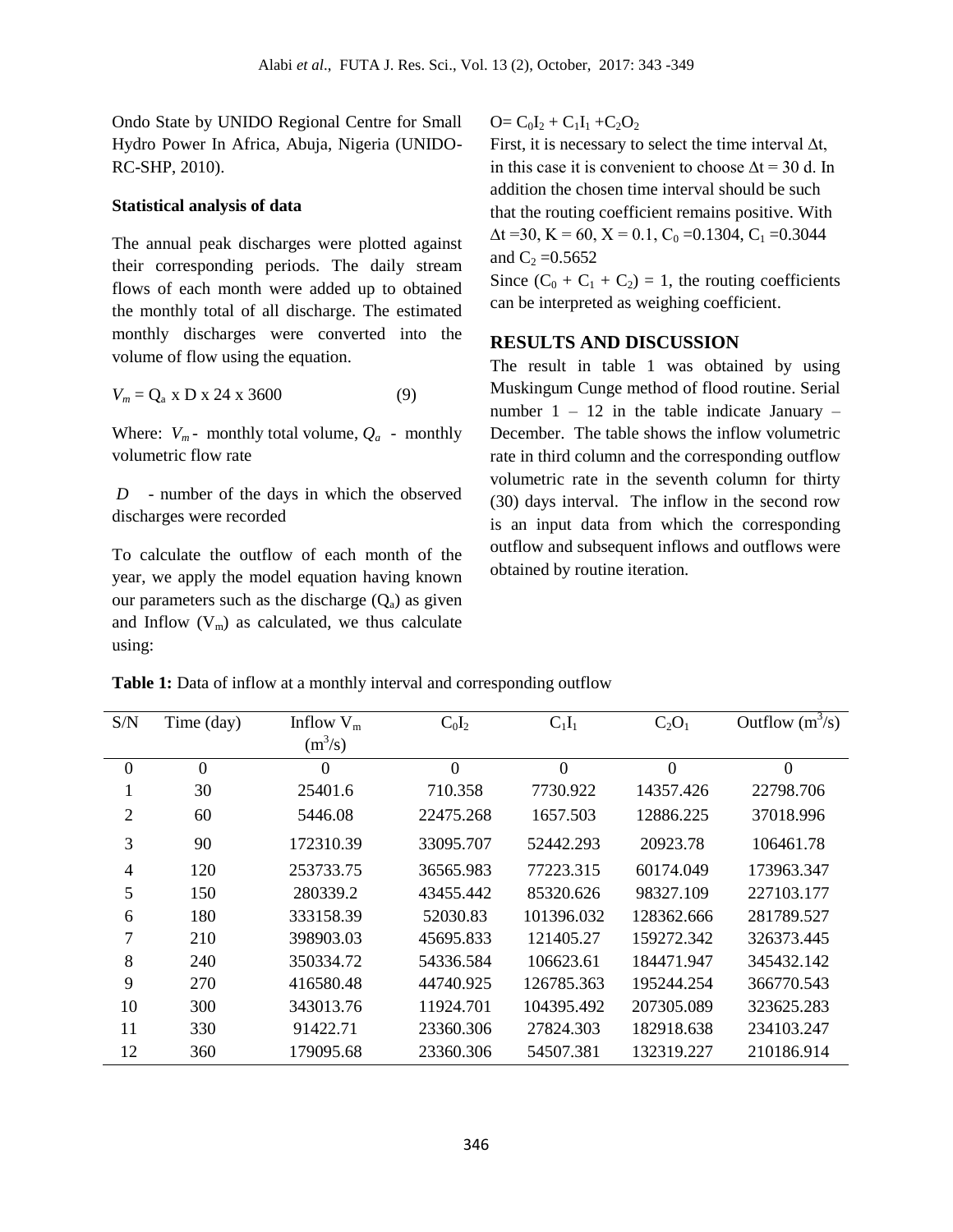

**Figure 1:** Hydrograph of inflow and outflow rate for a period of a year

Fig 1 shows the hydrograph of the inflow rate and outflow rate for river. It indicates that inflow has two (2) peaks, while outflow has only one peak. The peaks for inflow are  $416580.48 \text{m}^3/\text{s}$  in the month of September and  $398903.03m<sup>3</sup>/s$  in the month of July. The hydrograph shows that inflow rate is greater than outflow rate. It was observed that inflow rate. It was observed that inflow rate and outflow rate are more or less equal in month of January. This might be as a result of lower inflow rate or due to dry season during this period.

Table 2 shows the computed river discharge at a monthly interval and subsequent outflow. Serial number  $1 - 12$  in the table indicate January – December. The table shows the computed river discharge in third column and the corresponding outflow volumetric rate in the seventh column for thirty (30) days interval. The inflow in the second row is an input data from which the corresponding outflow and subsequent inflows and outflows were obtained by routine iteration.

| S/N              | Time (day)     | Discharge $Q_a$  | $C_0I_2$                 | $C_1I_1$ | $C_2O_1$ | Outflow $\overline{\text{ (m}^3/\text{s})}$ |
|------------------|----------------|------------------|--------------------------|----------|----------|---------------------------------------------|
|                  |                | $(m^3/s)$        |                          |          |          |                                             |
| $\boldsymbol{0}$ | $\overline{0}$ | 0.01             | $\overline{\phantom{a}}$ |          |          | 0.01                                        |
| $\mathbf{1}$     | 30             | 0.002            | $\mathbf{0}$             | 0.003    | 0.006    | 0.009                                       |
| $\overline{2}$   | 60             | 0.064            | 0.008                    | 0.001    | 0.005    | 0.014                                       |
| 3                | 90             | 0.979            | 0.128                    | 0.02     | 0.008    | 0.155                                       |
| $\overline{4}$   | 120            | 0.105            | 0.014                    | 0.298    | 0.088    | 0.399                                       |
| 5                | 150            | 0.129            | 0.017                    | 0.032    | 0.226    | 0.274                                       |
| 6                | 180            | 0.149            | 0.019                    | 0.039    | 0.155    | 0.214                                       |
| $\overline{7}$   | 210            | 0.131            | 0.017                    | 0.045    | 0.121    | 0.183                                       |
| 8                | 240            | 0.161            | 0.021                    | 0.04     | 0.103    | 0.164                                       |
| 9                | 270            | 0.128            | 0.017                    | 0.049    | 0.093    | 0.158                                       |
| 10               | 300            | 0.035            | 0.005                    | 0.039    | 0.09     | 0.135                                       |
| 11               | 330            | 0.067            | 0.009                    | 0.011    | 0.075    | 0.095                                       |
| 12               | 360            | $\boldsymbol{0}$ | $\mathbf{0}$             | 0.02     | 0.054    | 0.074                                       |

**Table 2:** Computed River discharge and the corresponding outflow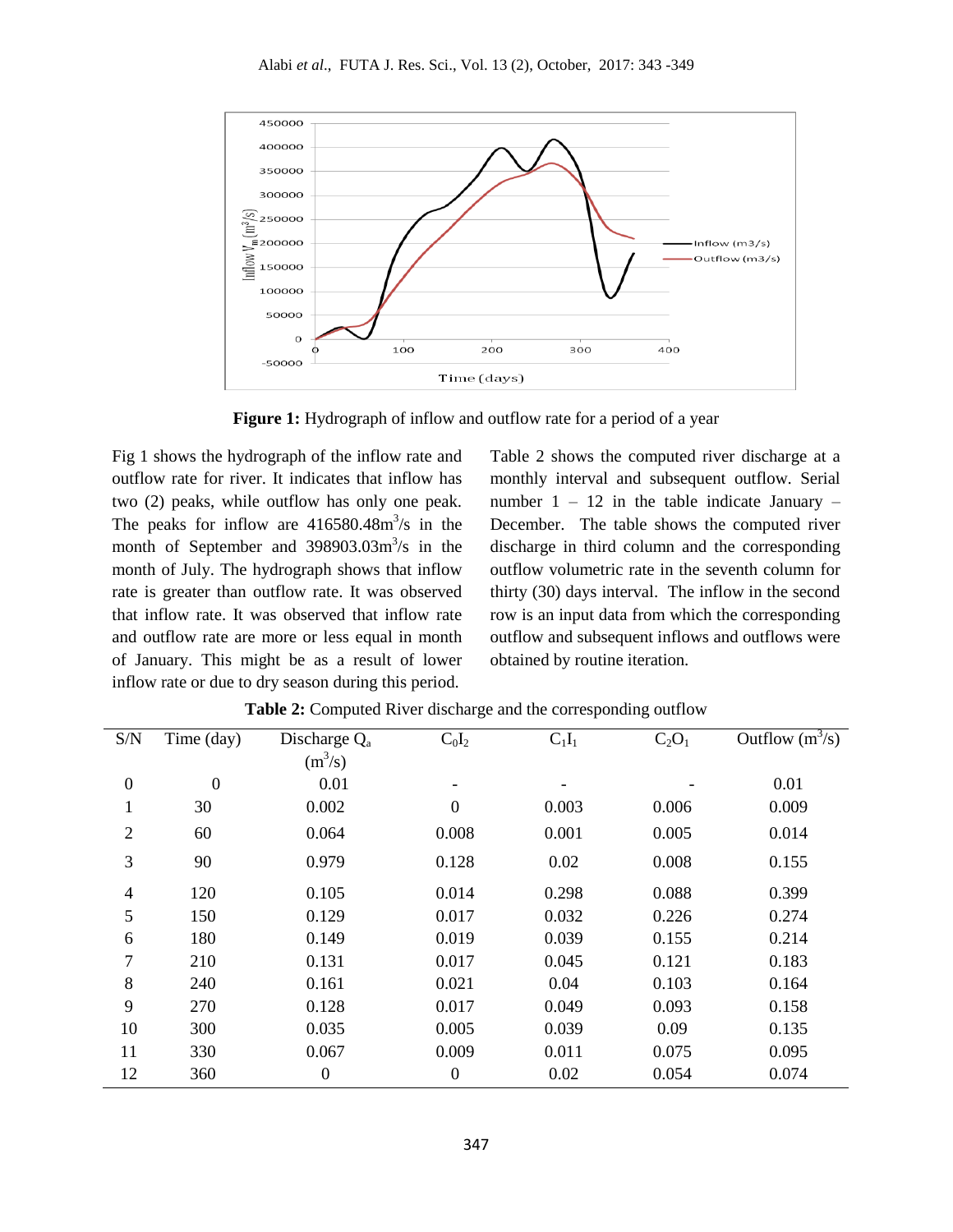

**Figure 2:** Hydrograph of the discharge  $(m^3/s)$  against time  $(day)$ 

Fig. 2 shows that the inflow discharge has a peak of 0.97 in April while outflow has a peak of 0.398 in May of the same year. This shows an interval of a month (30 days) between the inflow and outflow peak. This implies that, it will take at least 30 days for any flooding shift to return back to normal in this location. The environmental risk implication of this is that, whenever there is a flooding, it will take at least a month before the place can be safe for habitation. Furthermore, there is a very wide gap between the inflow peak and outflow discharge in April. This shows that the rate of outflow is far lagging behind the inflow in this river for the month of April. This make the month of April to be critical. Thus, there is a need for channelization of this river before the month of April every year.

### **CONCLUSION**

Whenever the inflow discharge is far higher than the outflow discharge, this may result into flooding. It was observed that there is a very wide gap between the inflow peak and outflow discharge in April. This shows that the rate of outflow is far lagging behind the inflow in this river for the month of April. Thus, there is a need for channelization of this river before the month of

April every year, in order to prevent occurrence of flooding whenever there is heavy rainfall. This process could be used to estimate outflow discharge of any river with known parameters.

#### **Acknowledgement**

We will like to appreciate UNIDO Regional Centre for Small Hydro Power in Africa, Abuja, Nigeria (UNIDO-RC-SHP) for the data that was made available for this research.

#### **REFERENCES**

**Alabi, O.O., Olawale, S. O., Ogunbiyi, M. A., Sedara, S. O., and Akinwande, D. D.** (2017). Modeling The Flooding Of Awara River In Ondo State, Southwestern Nigeria. *Federal University Wukari Trends in Science & Technology Journal*. 2(2):914 – 918

**Apel, H., Thieken, A.H., and Bloschl, G. (**2004). Flood risk and associated uncertainty. *Natural Hazards & Earth Sys. Sci.*, 4: 295- 308.

**Bates, P., Anderson, M., Price, D., Hardy, R. and Smith, C.** 1996. Analysis and development of hydraulic models for floodplain flows*. Floodplain Processes*, 215- 254.